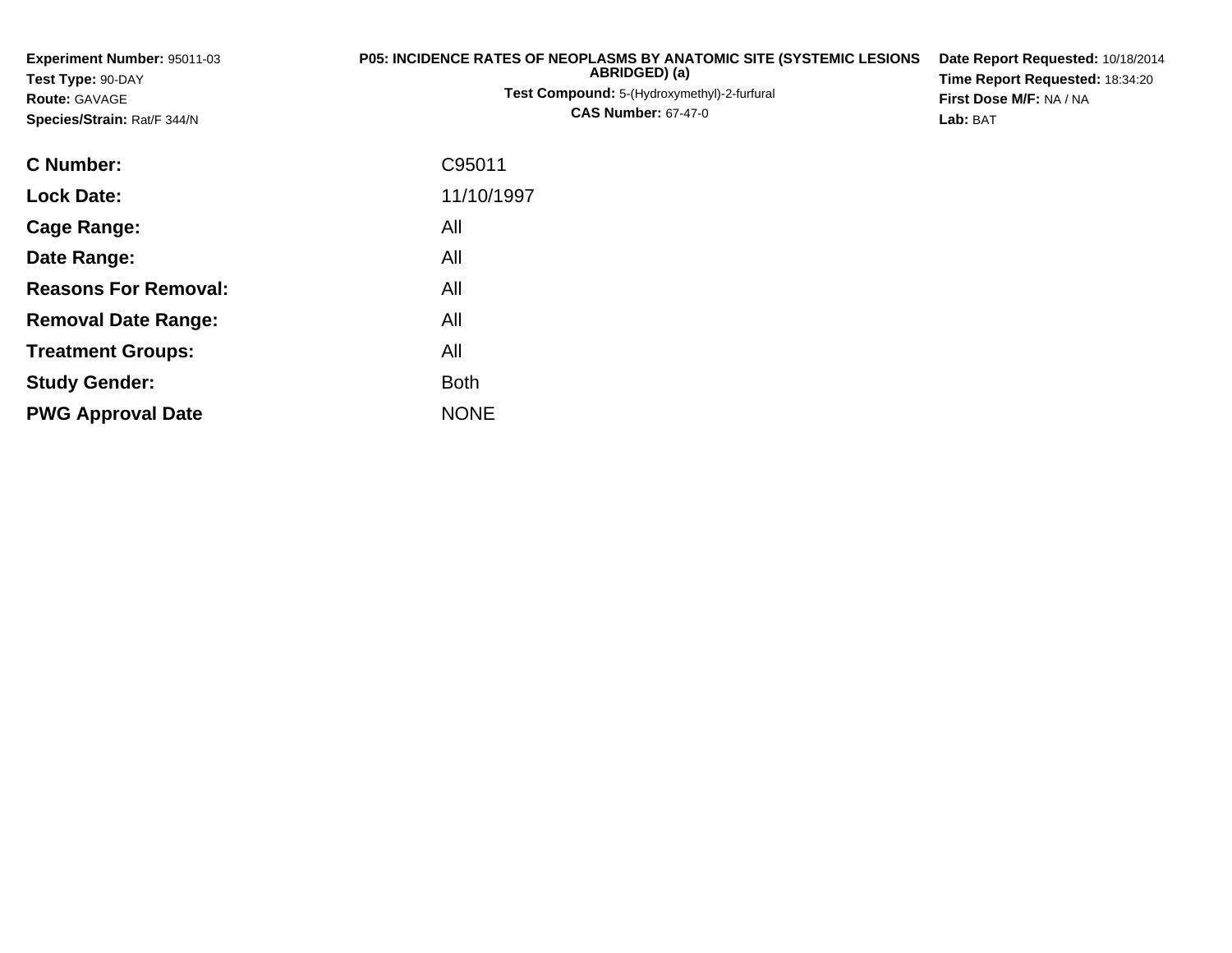| Experiment Number: 95011-03             | P05: INCIDENCE RATES OF NEOPLASMS BY ANATOMIC SITE (SYSTEMIC LESIONS<br>ABRIDGED) (a) |                                             |                                 |                     |                     |                      |  |
|-----------------------------------------|---------------------------------------------------------------------------------------|---------------------------------------------|---------------------------------|---------------------|---------------------|----------------------|--|
| Test Type: 90-DAY                       |                                                                                       | Test Compound: 5-(Hydroxymethyl)-2-furfural | Time Report Requested: 18:34:20 |                     |                     |                      |  |
| Route: GAVAGE                           |                                                                                       | <b>CAS Number: 67-47-0</b>                  | First Dose M/F: NA / NA         |                     |                     |                      |  |
| Species/Strain: Rat/F 344/N             |                                                                                       |                                             | Lab: BAT                        |                     |                     |                      |  |
| F 344/N Rat MALE                        | 0 MG/KG                                                                               | 94 MG/KG                                    | <b>MG/KG</b><br>188             | 375<br><b>MG/KG</b> | <b>MG/KG</b><br>750 | 1500<br><b>MG/KG</b> |  |
| <b>Disposition Summary</b>              |                                                                                       |                                             |                                 |                     |                     |                      |  |
| <b>Animals Initially In Study</b>       | 10                                                                                    | 10                                          | 10                              | 10                  | 10                  | $10$                 |  |
| <b>Early Deaths</b>                     |                                                                                       |                                             |                                 |                     |                     |                      |  |
| <b>Dosing Accident</b>                  |                                                                                       |                                             |                                 |                     |                     | 1                    |  |
| <b>Survivors</b>                        |                                                                                       |                                             |                                 |                     |                     |                      |  |
| <b>Terminal Sacrifice</b>               | 10                                                                                    | 10                                          | 10                              | 10                  | 10                  | 9                    |  |
| <b>Animals Examined Microscopically</b> | 10                                                                                    | 10                                          | 10                              | 10                  | 10                  | 10                   |  |
| <b>ALIMENTARY SYSTEM</b>                |                                                                                       |                                             |                                 |                     |                     |                      |  |
| Esophagus                               | (10)                                                                                  | (0)                                         | (0)                             | (0)                 | (0)                 | (10)                 |  |
| Intestine Large, Cecum                  | (10)                                                                                  | (0)                                         | (0)                             | (0)                 | (0)                 | (10)                 |  |
| Intestine Large, Colon                  | (10)                                                                                  | (0)                                         | (0)                             | (0)                 | (0)                 | (10)                 |  |
| Intestine Large, Rectum                 | (10)                                                                                  | (0)                                         | (0)                             | (0)                 | (0)                 | (10)                 |  |
| Intestine Small, Duodenum               | (10)                                                                                  | (0)                                         | (0)                             | (0)                 | (0)                 | (10)                 |  |
| Intestine Small, Ileum                  | (10)                                                                                  | (0)                                         | (0)                             | (0)                 | (0)                 | (10)                 |  |
| Intestine Small, Jejunum                | (10)                                                                                  | (0)                                         | (0)                             | (0)                 | (0)                 | (10)                 |  |
| Liver                                   | (10)                                                                                  | (1)                                         | (2)                             | (1)                 | (2)                 | (10)                 |  |
| Pancreas                                | (10)                                                                                  | (0)                                         | (0)                             | (0)                 | (0)                 | (10)                 |  |
| <b>Salivary Glands</b>                  | (10)                                                                                  | (0)                                         | (0)                             | (0)                 | (0)                 | (10)                 |  |
| Stomach, Forestomach                    | (10)                                                                                  | (0)                                         | (0)                             | (0)                 | (0)                 | (10)                 |  |
| Stomach, Glandular                      | (10)                                                                                  | (0)                                         | (0)                             | (0)                 | (0)                 | (10)                 |  |
| CARDIOVASCULAR SYSTEM                   |                                                                                       |                                             |                                 |                     |                     |                      |  |
| <b>Blood Vessel</b>                     | (10)                                                                                  | (0)                                         | (0)                             | (0)                 | (0)                 | (10)                 |  |
| Heart                                   | (10)                                                                                  | (0)                                         | (0)                             | (0)                 | (0)                 | (10)                 |  |
| <b>ENDOCRINE SYSTEM</b>                 |                                                                                       |                                             |                                 |                     |                     |                      |  |
| <b>Adrenal Cortex</b>                   | (10)                                                                                  | (0)                                         | (0)                             | (0)                 | (0)                 | (10)                 |  |
| Adrenal Medulla                         | (10)                                                                                  | (0)                                         | (0)                             | (0)                 | (0)                 | (10)                 |  |

b - Primary tumors: all tumors except metastatic tumors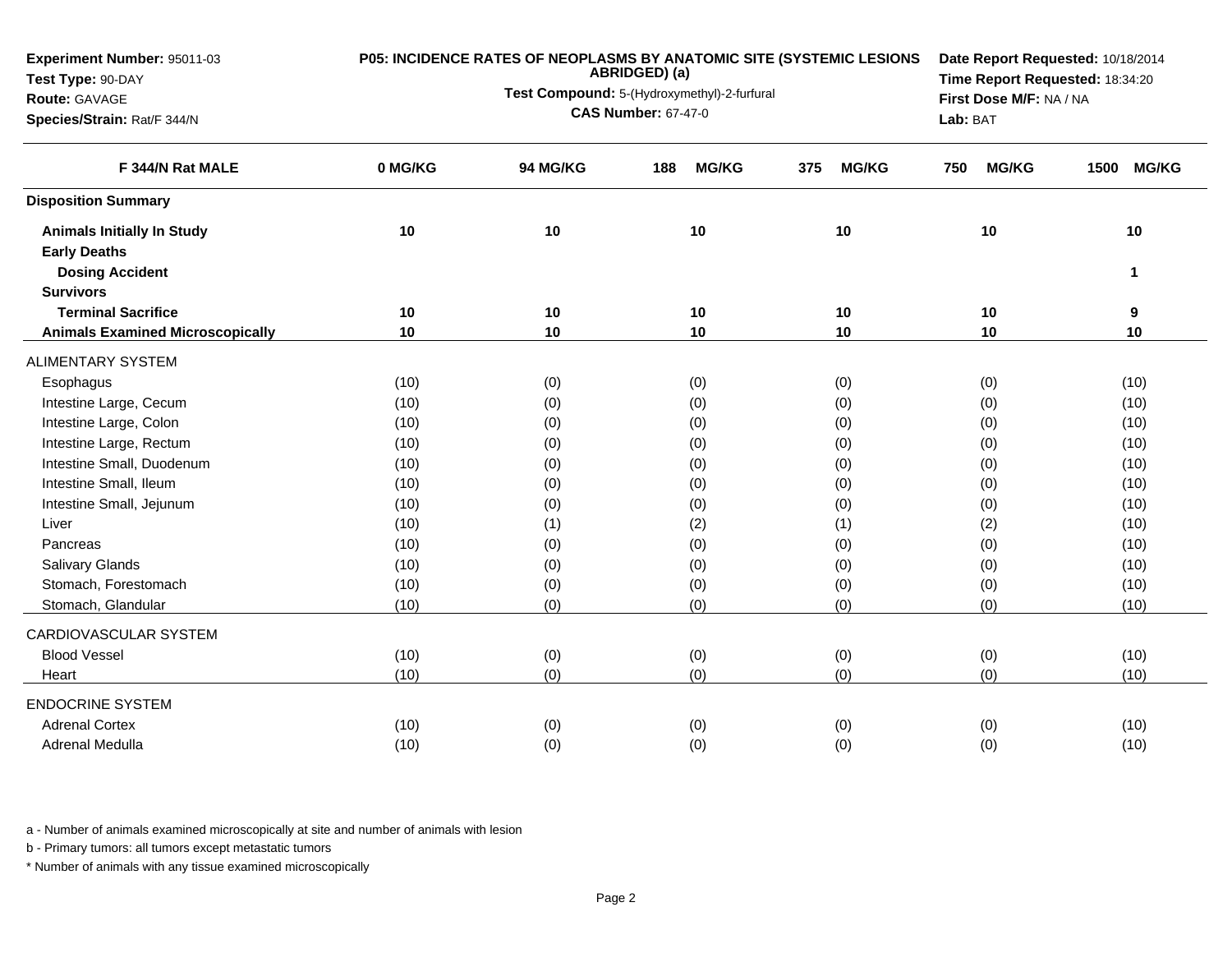| Test Type: 90-DAY<br>Test Compound: 5-(Hydroxymethyl)-2-furfural<br>First Dose M/F: NA / NA<br>Route: GAVAGE<br><b>CAS Number: 67-47-0</b><br>Species/Strain: Rat/F 344/N<br>Lab: BAT<br>F 344/N Rat MALE<br>0 MG/KG<br>94 MG/KG<br><b>MG/KG</b><br><b>MG/KG</b><br><b>MG/KG</b><br><b>MG/KG</b><br>188<br>375<br>750<br>1500<br>Islets, Pancreatic<br>(10)<br>(0)<br>(0)<br>(0)<br>(0)<br>(10)<br>Parathyroid Gland<br>(9)<br>(0)<br>(0)<br>(0)<br>(0)<br>(8)<br><b>Pituitary Gland</b><br>(0)<br>(9)<br>(0)<br>(0)<br>(0)<br>(10)<br><b>Thyroid Gland</b><br>(0)<br>(0)<br>(0)<br>(0)<br>(10)<br>(10) | Date Report Requested: 10/18/2014<br>Time Report Requested: 18:34:20 |  |  |  |
|---------------------------------------------------------------------------------------------------------------------------------------------------------------------------------------------------------------------------------------------------------------------------------------------------------------------------------------------------------------------------------------------------------------------------------------------------------------------------------------------------------------------------------------------------------------------------------------------------------|----------------------------------------------------------------------|--|--|--|
|                                                                                                                                                                                                                                                                                                                                                                                                                                                                                                                                                                                                         |                                                                      |  |  |  |
|                                                                                                                                                                                                                                                                                                                                                                                                                                                                                                                                                                                                         |                                                                      |  |  |  |
|                                                                                                                                                                                                                                                                                                                                                                                                                                                                                                                                                                                                         |                                                                      |  |  |  |
|                                                                                                                                                                                                                                                                                                                                                                                                                                                                                                                                                                                                         |                                                                      |  |  |  |
|                                                                                                                                                                                                                                                                                                                                                                                                                                                                                                                                                                                                         |                                                                      |  |  |  |
|                                                                                                                                                                                                                                                                                                                                                                                                                                                                                                                                                                                                         |                                                                      |  |  |  |
|                                                                                                                                                                                                                                                                                                                                                                                                                                                                                                                                                                                                         |                                                                      |  |  |  |
| <b>GENERAL BODY SYSTEM</b><br>None                                                                                                                                                                                                                                                                                                                                                                                                                                                                                                                                                                      |                                                                      |  |  |  |
| <b>GENITAL SYSTEM</b>                                                                                                                                                                                                                                                                                                                                                                                                                                                                                                                                                                                   |                                                                      |  |  |  |
| Epididymis<br>(10)<br>(0)<br>(0)<br>(0)<br>(0)<br>(10)                                                                                                                                                                                                                                                                                                                                                                                                                                                                                                                                                  |                                                                      |  |  |  |
| <b>Preputial Gland</b><br>(10)<br>(0)<br>(10)<br>(0)<br>(0)<br>(0)                                                                                                                                                                                                                                                                                                                                                                                                                                                                                                                                      |                                                                      |  |  |  |
| Prostate<br>(10)<br>(0)<br>(0)<br>(0)<br>(0)<br>(10)                                                                                                                                                                                                                                                                                                                                                                                                                                                                                                                                                    |                                                                      |  |  |  |
| Seminal Vesicle<br>(0)<br>(0)<br>(10)<br>(10)<br>(0)<br>(0)                                                                                                                                                                                                                                                                                                                                                                                                                                                                                                                                             |                                                                      |  |  |  |
| (0)<br>(0)<br>(0)<br>(0)<br>(10)<br>(10)<br>Testes                                                                                                                                                                                                                                                                                                                                                                                                                                                                                                                                                      |                                                                      |  |  |  |
| <b>HEMATOPOIETIC SYSTEM</b>                                                                                                                                                                                                                                                                                                                                                                                                                                                                                                                                                                             |                                                                      |  |  |  |
| <b>Bone Marrow</b><br>(10)<br>(0)<br>(0)<br>(0)<br>(0)<br>(10)                                                                                                                                                                                                                                                                                                                                                                                                                                                                                                                                          |                                                                      |  |  |  |
| Lymph Node, Mandibular<br>(0)<br>(9)<br>(0)<br>(0)<br>(0)<br>(7)                                                                                                                                                                                                                                                                                                                                                                                                                                                                                                                                        |                                                                      |  |  |  |
| Lymph Node, Mesenteric<br>(0)<br>(0)<br>(0)<br>(10)<br>(10)<br>(0)                                                                                                                                                                                                                                                                                                                                                                                                                                                                                                                                      |                                                                      |  |  |  |
| (0)<br>(10)<br>Spleen<br>(10)<br>(0)<br>(0)<br>(0)                                                                                                                                                                                                                                                                                                                                                                                                                                                                                                                                                      |                                                                      |  |  |  |
| (0)<br>(0)<br>(0)<br>(0)<br>(10)<br>(10)<br>Thymus                                                                                                                                                                                                                                                                                                                                                                                                                                                                                                                                                      |                                                                      |  |  |  |
| <b>INTEGUMENTARY SYSTEM</b>                                                                                                                                                                                                                                                                                                                                                                                                                                                                                                                                                                             |                                                                      |  |  |  |
| Mammary Gland<br>(10)<br>(0)<br>(0)<br>(0)<br>(0)<br>(8)                                                                                                                                                                                                                                                                                                                                                                                                                                                                                                                                                |                                                                      |  |  |  |
| (0)<br>(0)<br>(0)<br>Skin<br>(10)<br>(0)<br>(10)                                                                                                                                                                                                                                                                                                                                                                                                                                                                                                                                                        |                                                                      |  |  |  |
| MUSCULOSKELETAL SYSTEM                                                                                                                                                                                                                                                                                                                                                                                                                                                                                                                                                                                  |                                                                      |  |  |  |
| (0)<br>(0)<br>(0)<br>(10)<br>(10)<br>(0)<br>Bone                                                                                                                                                                                                                                                                                                                                                                                                                                                                                                                                                        |                                                                      |  |  |  |
| NERVOUS SYSTEM                                                                                                                                                                                                                                                                                                                                                                                                                                                                                                                                                                                          |                                                                      |  |  |  |
| <b>Brain</b><br>(10)<br>(10)<br>(10)<br>(10)<br>(10)<br>(10)                                                                                                                                                                                                                                                                                                                                                                                                                                                                                                                                            |                                                                      |  |  |  |

b - Primary tumors: all tumors except metastatic tumors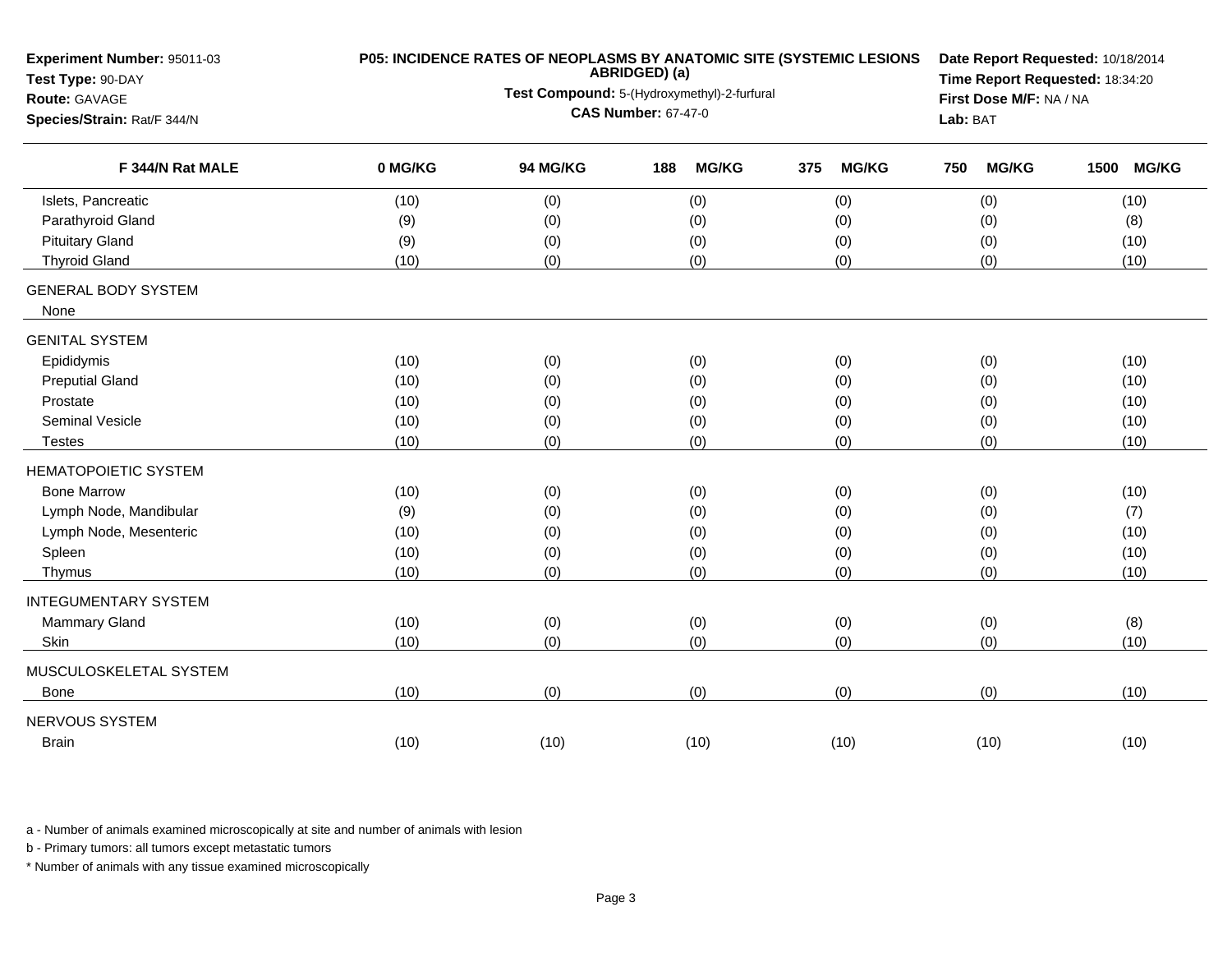| Experiment Number: 95011-03<br>Test Type: 90-DAY<br><b>Route: GAVAGE</b><br>Species/Strain: Rat/F 344/N | P05: INCIDENCE RATES OF NEOPLASMS BY ANATOMIC SITE (SYSTEMIC LESIONS | Date Report Requested: 10/18/2014<br>Time Report Requested: 18:34:20<br>First Dose M/F: NA / NA<br>Lab: BAT |                     |                     |                     |                      |
|---------------------------------------------------------------------------------------------------------|----------------------------------------------------------------------|-------------------------------------------------------------------------------------------------------------|---------------------|---------------------|---------------------|----------------------|
| F 344/N Rat MALE                                                                                        | 0 MG/KG                                                              | <b>94 MG/KG</b>                                                                                             | <b>MG/KG</b><br>188 | 375<br><b>MG/KG</b> | <b>MG/KG</b><br>750 | <b>MG/KG</b><br>1500 |
| <b>RESPIRATORY SYSTEM</b>                                                                               |                                                                      |                                                                                                             |                     |                     |                     |                      |
| Lung                                                                                                    | (10)                                                                 | (0)                                                                                                         | (0)                 | (0)                 | (0)                 | (10)                 |
| Nose                                                                                                    | (10)                                                                 | (0)                                                                                                         | (0)                 | (0)                 | (0)                 | (10)                 |
| Trachea                                                                                                 | (10)                                                                 | (0)                                                                                                         | (0)                 | (0)                 | (0)                 | (10)                 |
| SPECIAL SENSES SYSTEM                                                                                   |                                                                      |                                                                                                             |                     |                     |                     |                      |
| None                                                                                                    |                                                                      |                                                                                                             |                     |                     |                     |                      |
| URINARY SYSTEM                                                                                          |                                                                      |                                                                                                             |                     |                     |                     |                      |
| Kidney                                                                                                  | (10)                                                                 | (0)                                                                                                         | (0)                 | (0)                 | (0)                 | (10)                 |
| Urinary Bladder                                                                                         | (10)                                                                 | (0)                                                                                                         | (0)                 | (0)                 | (0)                 | (10)                 |

b - Primary tumors: all tumors except metastatic tumors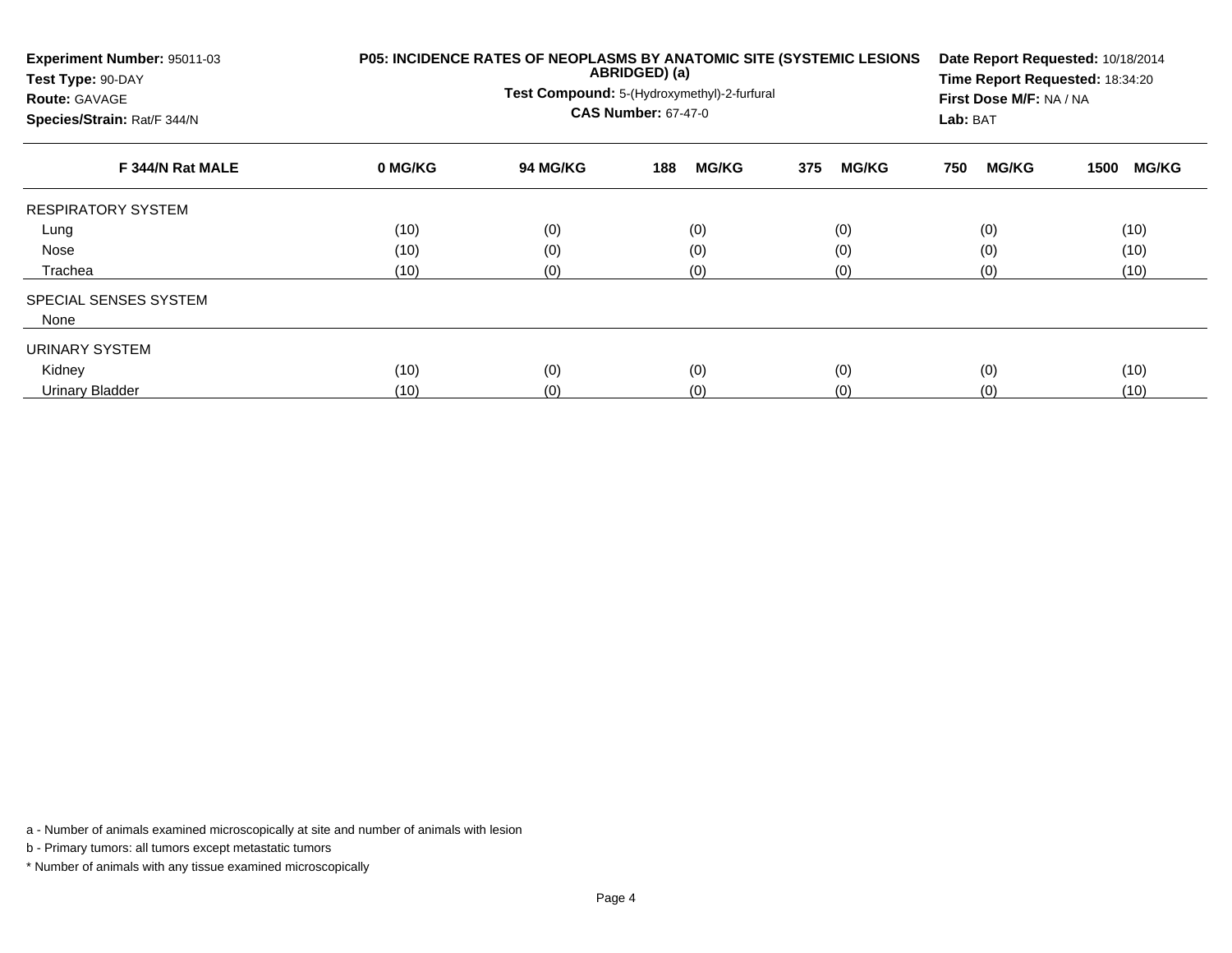| <b>Experiment Number: 95011-03</b><br>Test Type: 90-DAY<br><b>Route: GAVAGE</b><br>Species/Strain: Rat/F 344/N | P05: INCIDENCE RATES OF NEOPLASMS BY ANATOMIC SITE (SYSTEMIC LESIONS<br>ABRIDGED) (a)<br>Test Compound: 5-(Hydroxymethyl)-2-furfural<br><b>CAS Number: 67-47-0</b> |                 |     |              |     |              |     | Date Report Requested: 10/18/2014<br>Time Report Requested: 18:34:20<br>First Dose M/F: NA / NA<br>Lab: BAT |      |              |  |
|----------------------------------------------------------------------------------------------------------------|--------------------------------------------------------------------------------------------------------------------------------------------------------------------|-----------------|-----|--------------|-----|--------------|-----|-------------------------------------------------------------------------------------------------------------|------|--------------|--|
| F 344/N Rat MALE                                                                                               | 0 MG/KG                                                                                                                                                            | <b>94 MG/KG</b> | 188 | <b>MG/KG</b> | 375 | <b>MG/KG</b> | 750 | <b>MG/KG</b>                                                                                                | 1500 | <b>MG/KG</b> |  |
| <b>Tumor Summary for MALE</b>                                                                                  |                                                                                                                                                                    |                 |     |              |     |              |     |                                                                                                             |      |              |  |
| <b>Total Animals with Primary Neoplasms (b)</b><br><b>Total Primary Neoplasms</b>                              |                                                                                                                                                                    |                 |     |              |     |              |     |                                                                                                             |      |              |  |
| <b>Total Animals with Benign Neoplasms</b><br><b>Total Benign Neoplasms</b>                                    |                                                                                                                                                                    |                 |     |              |     |              |     |                                                                                                             |      |              |  |
| <b>Total Animals with Malignant Neoplasms</b><br><b>Total Malignant Neoplasms</b>                              |                                                                                                                                                                    |                 |     |              |     |              |     |                                                                                                             |      |              |  |
| <b>Total Animals with Metastatic Neoplasms</b><br><b>Total Metastatic Neoplasms</b>                            |                                                                                                                                                                    |                 |     |              |     |              |     |                                                                                                             |      |              |  |
| <b>Total Animals with Malignant Neoplasms</b><br><b>Uncertain Primary Site</b>                                 |                                                                                                                                                                    |                 |     |              |     |              |     |                                                                                                             |      |              |  |
| Total Animals with Neoplasms Uncertain -<br><b>Benign or Malignant</b>                                         |                                                                                                                                                                    |                 |     |              |     |              |     |                                                                                                             |      |              |  |
| <b>Total Uncertain Neoplasms</b>                                                                               |                                                                                                                                                                    |                 |     |              |     |              |     |                                                                                                             |      |              |  |

\*\*\*END OF MALE DATA\*\*\*

a - Number of animals examined microscopically at site and number of animals with lesion

b - Primary tumors: all tumors except metastatic tumors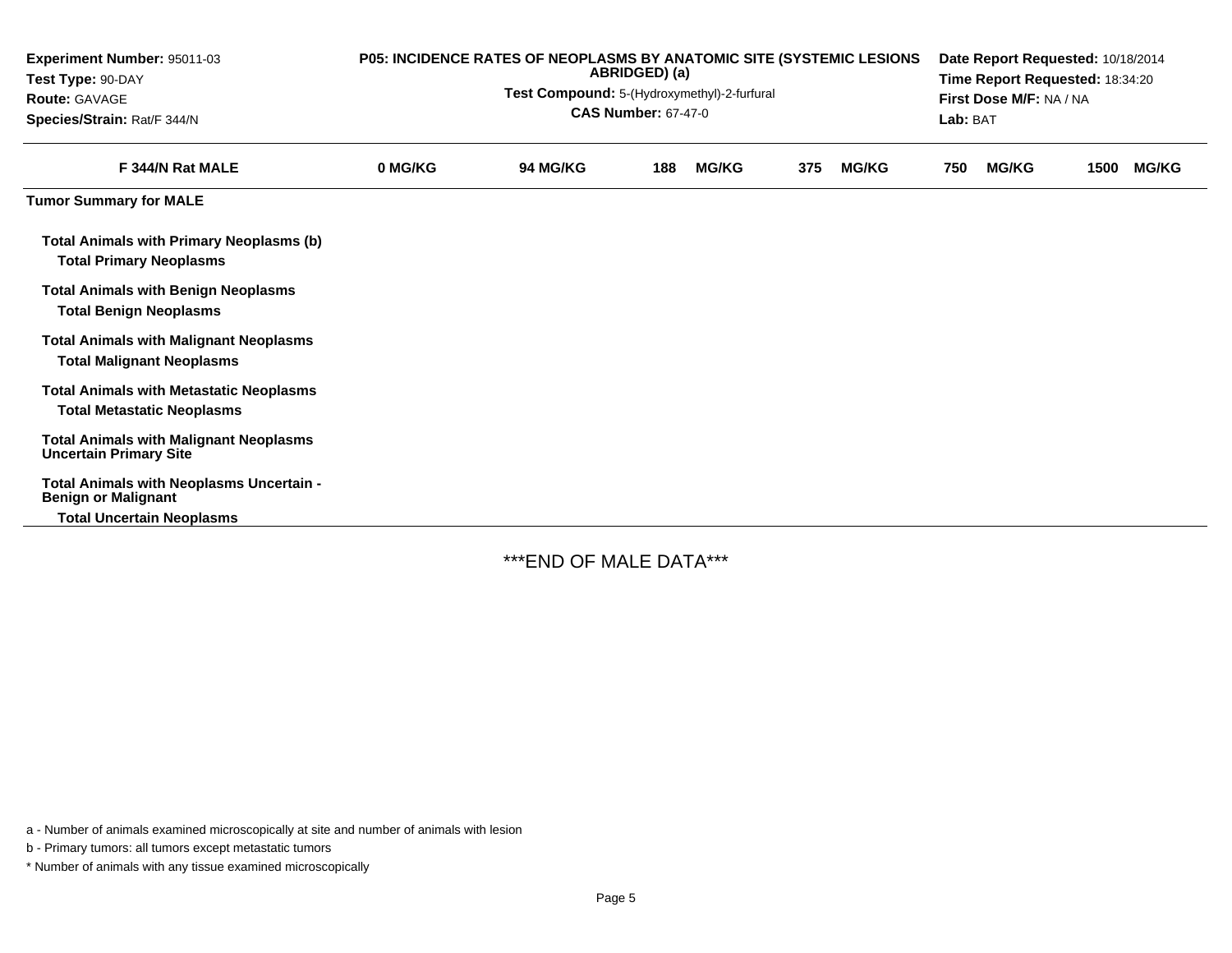| Experiment Number: 95011-03             |         | P05: INCIDENCE RATES OF NEOPLASMS BY ANATOMIC SITE (SYSTEMIC LESIONS<br>ABRIDGED) (a) | Date Report Requested: 10/18/2014<br>Time Report Requested: 18:34:20 |                     |                         |                      |
|-----------------------------------------|---------|---------------------------------------------------------------------------------------|----------------------------------------------------------------------|---------------------|-------------------------|----------------------|
| Test Type: 90-DAY                       |         | Test Compound: 5-(Hydroxymethyl)-2-furfural                                           |                                                                      |                     |                         |                      |
| Route: GAVAGE                           |         |                                                                                       | <b>CAS Number: 67-47-0</b>                                           |                     | First Dose M/F: NA / NA |                      |
| Species/Strain: Rat/F 344/N             |         |                                                                                       | Lab: BAT                                                             |                     |                         |                      |
| F 344/N Rat FEMALE                      | 0 MG/KG | 94 MG/KG                                                                              | <b>MG/KG</b><br>188                                                  | <b>MG/KG</b><br>375 | <b>MG/KG</b><br>750     | <b>MG/KG</b><br>1500 |
| <b>Disposition Summary</b>              |         |                                                                                       |                                                                      |                     |                         |                      |
| <b>Animals Initially In Study</b>       | 10      | 10                                                                                    | 10                                                                   | 10                  | 10                      | 10                   |
| <b>Early Deaths</b>                     |         |                                                                                       |                                                                      |                     |                         |                      |
| <b>Natural Death</b>                    |         |                                                                                       |                                                                      |                     |                         | 3                    |
| <b>Survivors</b>                        |         |                                                                                       |                                                                      |                     |                         |                      |
| <b>Terminal Sacrifice</b>               | 10      | 10                                                                                    | 10                                                                   | 10                  | 10                      | $\overline{7}$       |
| <b>Animals Examined Microscopically</b> | 10      | 10                                                                                    | 10                                                                   | 10                  | 10                      | 10                   |
| <b>ALIMENTARY SYSTEM</b>                |         |                                                                                       |                                                                      |                     |                         |                      |
| Esophagus                               | (10)    | (0)                                                                                   | (0)                                                                  | (0)                 | (0)                     | (10)                 |
| Intestine Large, Cecum                  | (10)    | (0)                                                                                   | (0)                                                                  | (0)                 | (0)                     | (10)                 |
| Intestine Large, Colon                  | (10)    | (0)                                                                                   | (0)                                                                  | (0)                 | (0)                     | (10)                 |
| Intestine Large, Rectum                 | (10)    | (0)                                                                                   | (0)                                                                  | (0)                 | (0)                     | (10)                 |
| Intestine Small, Duodenum               | (10)    | (0)                                                                                   | (0)                                                                  | (0)                 | (0)                     | (10)                 |
| Intestine Small, Ileum                  | (10)    | (0)                                                                                   | (0)                                                                  | (0)                 | (0)                     | (10)                 |
| Intestine Small, Jejunum                | (10)    | (0)                                                                                   | (0)                                                                  | (0)                 | (0)                     | (10)                 |
| Liver                                   | (10)    | (5)                                                                                   | (2)                                                                  | (2)                 | (1)                     | (10)                 |
| Mesentery                               | (1)     | (0)                                                                                   | (1)                                                                  | (0)                 | (1)                     | (0)                  |
| Pancreas                                | (10)    | (0)                                                                                   | (0)                                                                  | (0)                 | (0)                     | (10)                 |
| Salivary Glands                         | (10)    | (0)                                                                                   | (0)                                                                  | (0)                 | (0)                     | (10)                 |
| Stomach, Forestomach                    | (10)    | (0)                                                                                   | (0)                                                                  | (0)                 | (0)                     | (10)                 |
| Stomach, Glandular                      | (10)    | (0)                                                                                   | (0)                                                                  | (0)                 | (0)                     | (10)                 |
| CARDIOVASCULAR SYSTEM                   |         |                                                                                       |                                                                      |                     |                         |                      |
| <b>Blood Vessel</b>                     | (10)    | (0)                                                                                   | (0)                                                                  | (0)                 | (0)                     | (10)                 |
| Heart                                   | (10)    | (0)                                                                                   | (0)                                                                  | (0)                 | (0)                     | (10)                 |
| <b>ENDOCRINE SYSTEM</b>                 |         |                                                                                       |                                                                      |                     |                         |                      |
| <b>Adrenal Cortex</b>                   | (10)    | (0)                                                                                   | (0)                                                                  | (0)                 | (0)                     | (10)                 |

b - Primary tumors: all tumors except metastatic tumors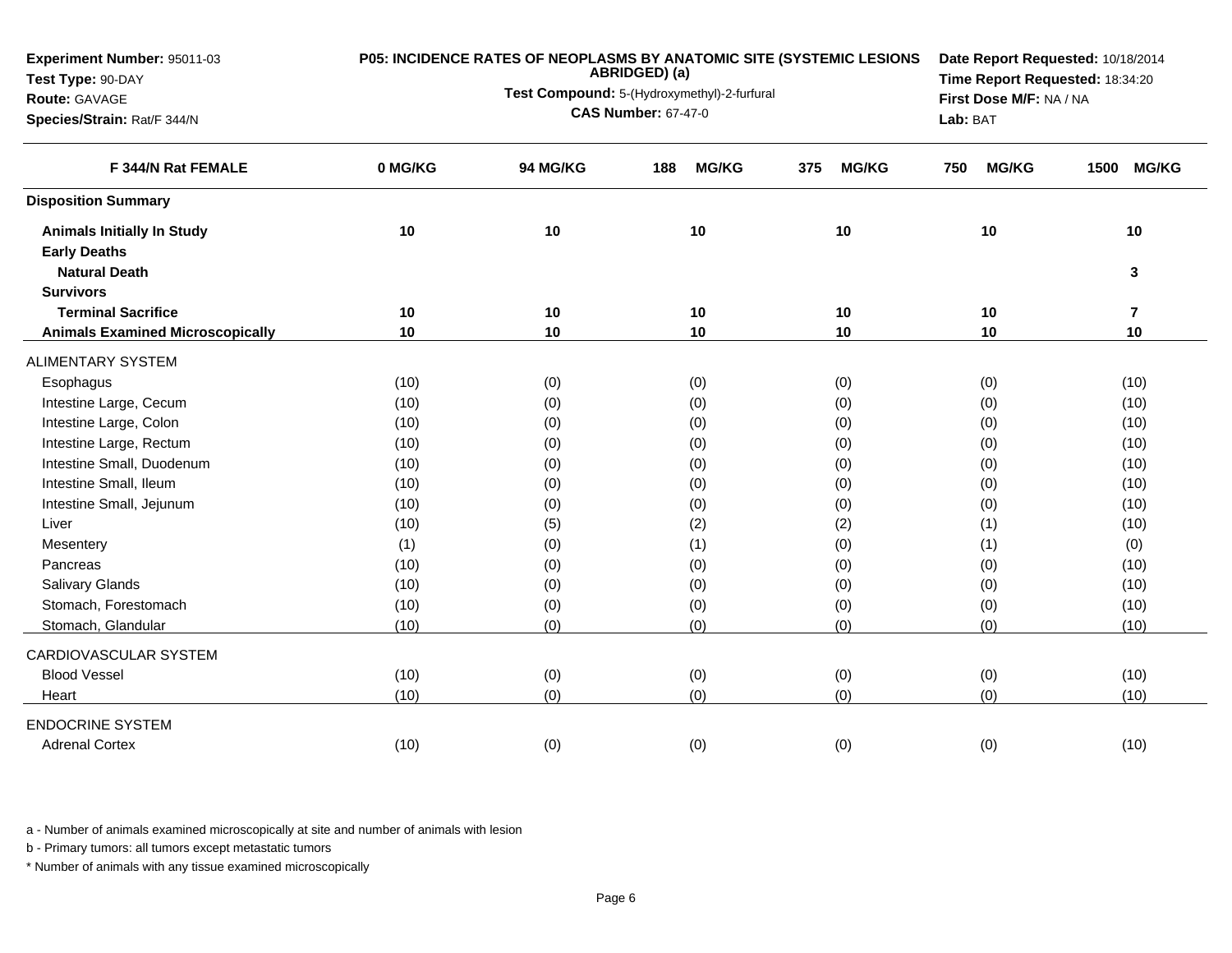| Experiment Number: 95011-03<br>Test Type: 90-DAY  | P05: INCIDENCE RATES OF NEOPLASMS BY ANATOMIC SITE (SYSTEMIC LESIONS | Date Report Requested: 10/18/2014<br>Time Report Requested: 18:34:20 |                     |                     |                     |                      |  |  |
|---------------------------------------------------|----------------------------------------------------------------------|----------------------------------------------------------------------|---------------------|---------------------|---------------------|----------------------|--|--|
| Route: GAVAGE                                     |                                                                      | Test Compound: 5-(Hydroxymethyl)-2-furfural                          |                     |                     |                     |                      |  |  |
| Species/Strain: Rat/F 344/N<br>F 344/N Rat FEMALE |                                                                      | <b>CAS Number: 67-47-0</b>                                           |                     |                     |                     |                      |  |  |
|                                                   | 0 MG/KG                                                              | 94 MG/KG                                                             | <b>MG/KG</b><br>188 | <b>MG/KG</b><br>375 | <b>MG/KG</b><br>750 | <b>MG/KG</b><br>1500 |  |  |
| Adrenal Medulla                                   | (10)                                                                 | (0)                                                                  | (0)                 | (0)                 | (0)                 | (10)                 |  |  |
| Islets, Pancreatic                                | (10)                                                                 | (0)                                                                  | (0)                 | (0)                 | (0)                 | (10)                 |  |  |
| Parathyroid Gland                                 | (8)                                                                  | (0)                                                                  | (0)                 | (0)                 | (0)                 | (8)                  |  |  |
| <b>Pituitary Gland</b>                            | (10)                                                                 | (0)                                                                  | (0)                 | (0)                 | (0)                 | (10)                 |  |  |
| <b>Thyroid Gland</b>                              | (10)                                                                 | (0)                                                                  | (0)                 | (0)                 | (0)                 | (10)                 |  |  |
| <b>GENERAL BODY SYSTEM</b><br>None                |                                                                      |                                                                      |                     |                     |                     |                      |  |  |
| <b>GENITAL SYSTEM</b>                             |                                                                      |                                                                      |                     |                     |                     |                      |  |  |
| <b>Clitoral Gland</b>                             | (10)                                                                 | (0)                                                                  | (0)                 | (0)                 | (0)                 | (10)                 |  |  |
| Ovary                                             | (10)                                                                 | (0)                                                                  | (0)                 | (0)                 | (0)                 | (10)                 |  |  |
| Uterus                                            | (10)                                                                 | (0)                                                                  | (0)                 | (0)                 | (0)                 | (10)                 |  |  |
| <b>HEMATOPOIETIC SYSTEM</b>                       |                                                                      |                                                                      |                     |                     |                     |                      |  |  |
| <b>Bone Marrow</b>                                | (10)                                                                 | (0)                                                                  | (0)                 | (0)                 | (0)                 | (10)                 |  |  |
| Lymph Node, Mandibular                            | (7)                                                                  | (0)                                                                  | (0)                 | (0)                 | (0)                 | (6)                  |  |  |
| Lymph Node, Mesenteric                            | (10)                                                                 | (1)                                                                  | (1)                 | (0)                 | (0)                 | (10)                 |  |  |
| Spleen                                            | (10)                                                                 | (1)                                                                  | (0)                 | (0)                 | (0)                 | (10)                 |  |  |
| Thymus                                            | (10)                                                                 | (0)                                                                  | (0)                 | (0)                 | (0)                 | (10)                 |  |  |
| <b>INTEGUMENTARY SYSTEM</b>                       |                                                                      |                                                                      |                     |                     |                     |                      |  |  |
| <b>Mammary Gland</b>                              | (10)                                                                 | (0)                                                                  | (0)                 | (0)                 | (0)                 | (10)                 |  |  |
| Skin                                              | (10)                                                                 | (0)                                                                  | (0)                 | (0)                 | (0)                 | (10)                 |  |  |
| MUSCULOSKELETAL SYSTEM                            |                                                                      |                                                                      |                     |                     |                     |                      |  |  |
| <b>Bone</b>                                       | (10)                                                                 | (0)                                                                  | (0)                 | (0)                 | (0)                 | (10)                 |  |  |
| NERVOUS SYSTEM                                    |                                                                      |                                                                      |                     |                     |                     |                      |  |  |
| <b>Brain</b>                                      | (10)                                                                 | (10)                                                                 | (10)                | (10)                | (10)                | (10)                 |  |  |

RESPIRATORY SYSTEM

a - Number of animals examined microscopically at site and number of animals with lesion

b - Primary tumors: all tumors except metastatic tumors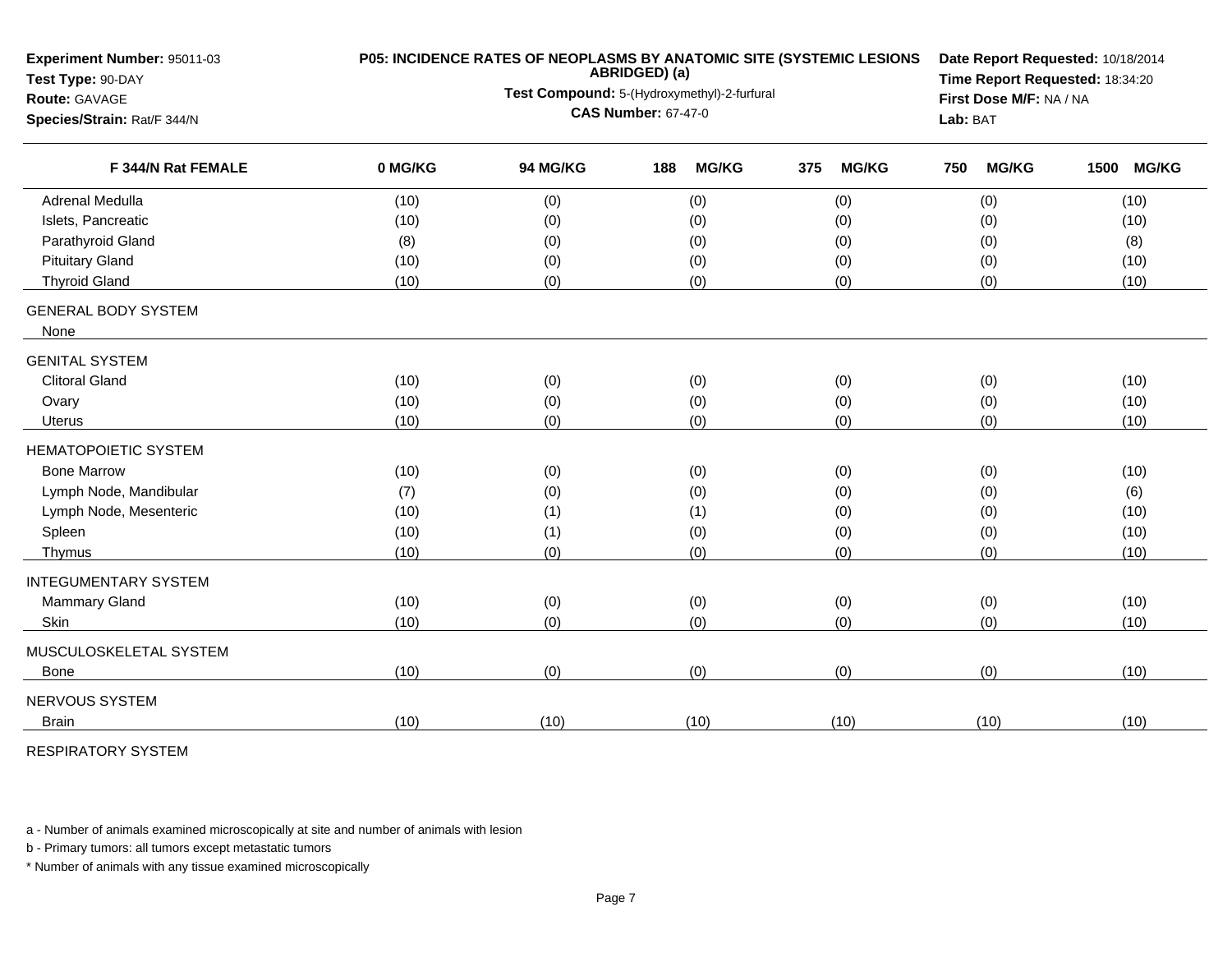| Experiment Number: 95011-03<br>Test Type: 90-DAY<br><b>Route: GAVAGE</b><br>Species/Strain: Rat/F 344/N | <b>P05: INCIDENCE RATES OF NEOPLASMS BY ANATOMIC SITE (SYSTEMIC LESIONS)</b> | Date Report Requested: 10/18/2014<br>Time Report Requested: 18:34:20<br>First Dose M/F: NA / NA<br>Lab: BAT |                     |                     |                     |                      |
|---------------------------------------------------------------------------------------------------------|------------------------------------------------------------------------------|-------------------------------------------------------------------------------------------------------------|---------------------|---------------------|---------------------|----------------------|
| F 344/N Rat FEMALE                                                                                      | 0 MG/KG                                                                      | <b>94 MG/KG</b>                                                                                             | <b>MG/KG</b><br>188 | <b>MG/KG</b><br>375 | <b>MG/KG</b><br>750 | <b>MG/KG</b><br>1500 |
| Lung                                                                                                    | (10)                                                                         | (0)                                                                                                         | (0)                 | (0)                 | (0)                 | (10)                 |
| Nose                                                                                                    | (10)                                                                         | (0)                                                                                                         | (0)                 | (0)                 | (0)                 | (10)                 |
| Trachea                                                                                                 | (10)                                                                         | (0)                                                                                                         | (0)                 | (0)                 | (0)                 | (10)                 |
| <b>SPECIAL SENSES SYSTEM</b>                                                                            |                                                                              |                                                                                                             |                     |                     |                     |                      |
| None                                                                                                    |                                                                              |                                                                                                             |                     |                     |                     |                      |
| URINARY SYSTEM                                                                                          |                                                                              |                                                                                                             |                     |                     |                     |                      |
| Kidney                                                                                                  | (10)                                                                         | (0)                                                                                                         | (0)                 | (0)                 | (0)                 | (10)                 |
| <b>Urinary Bladder</b>                                                                                  | (10)                                                                         | (0)                                                                                                         | (0)                 | (0)                 | (0)                 | (10)                 |

b - Primary tumors: all tumors except metastatic tumors